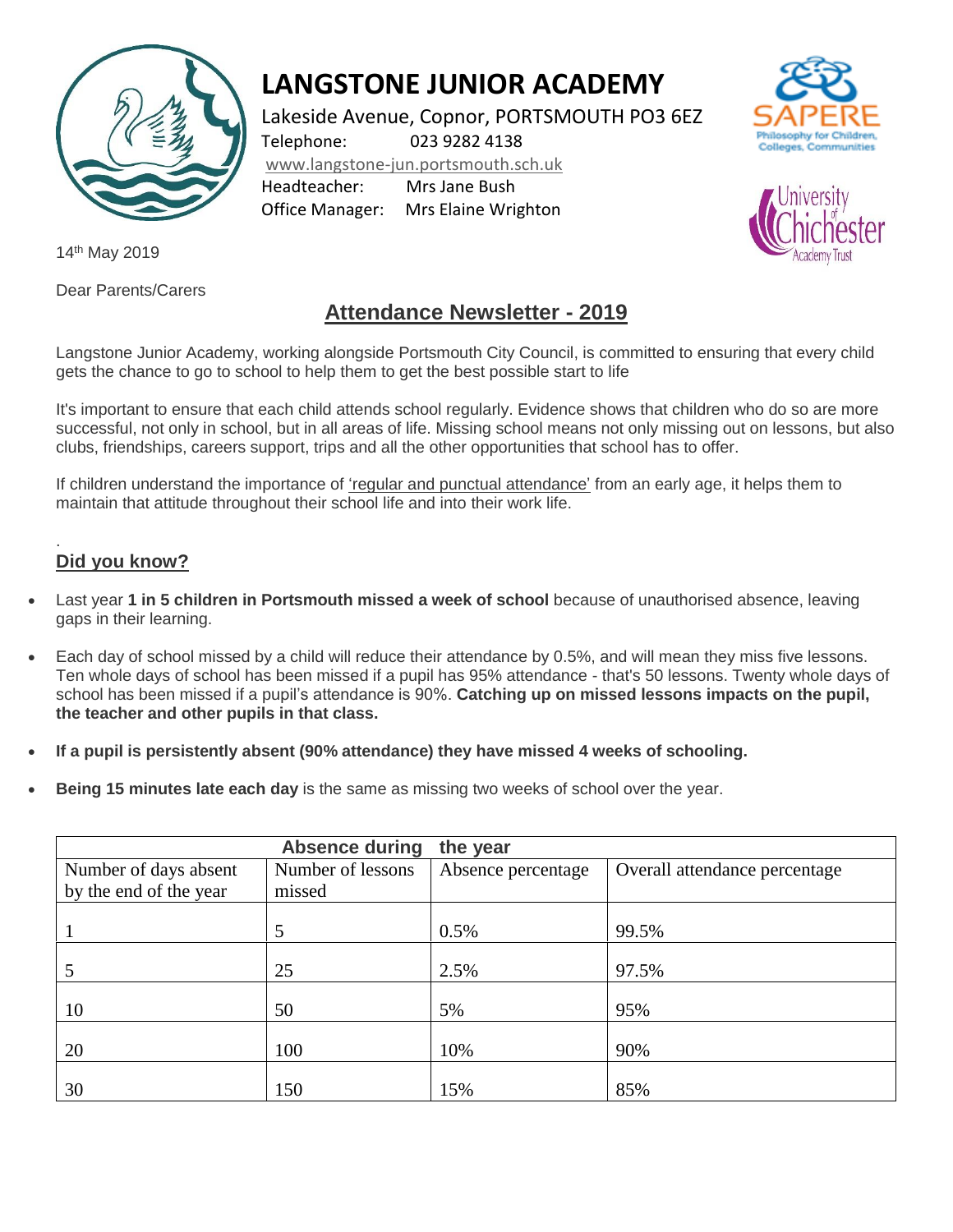## **What is authorised and unauthorised absence?**

- Term-time absence must be approved by the Headteacher. This is called authorised absence.
- At the Head teacher's discretion, absence may be authorised for genuine illness, for reasons of religious belief or for family trauma. Check with your school to be sure you understand their policy on authorised absence.
- **Any absence not approved by the Headteacher is an unauthorised absence.**
- Unauthorised absence includes things like time off for shopping, birthdays, holidays, visiting relatives, arriving late and having days out.

#### **Langstone Junior Academy Attendance Data 3/9/2018 to 14/05/2019**

|                       | <b>Sessions</b> | <b>Lost Learning Time</b> |      |
|-----------------------|-----------------|---------------------------|------|
| Unauthorised absences | 835 sessions    | 417.5 days                | 0.75 |

#### **When is a child too ill to come to school?**

We know that illness is sometimes unavoidable and to be expected. However it is very important to inform the school as soon as possible on the first day of absence, letting them know the reason, by phone, email, and letter or in person at the school office so that the absence is authorised. *Not all illnesses need time off school.*

## **Parents and carers are legally responsible for making sure their children attend school regularly** - unless they are home educated - and schools can offer help and support to any families who are struggling with attendance for any reason

#### **Top tips to help prevent absence**

- **talk to your child about how important it is to attend school**
- inspire them to think about what they would like to be when they grow up, and how school can help with that
- ask regularly about how school is going
- book all holidays outside of term time
- book medical and dental appointments outside school hours if possible and if not possible, ensure your child attends school before and after the appointment
- if your child complains of boredom, contact their class teacher to find out more
- provide a good environment for study at home and ensure they have time set aside for homework
- find out if your child wants to avoid school for a reason that they're frightened to tell you.
- 'NHS Healthier Together' has helpful [advice on discussing a range of issues with your child.](https://www.what0-18.nhs.uk/parentscarers/concerned-about-your-childs-behaviour-emotions)
- work with the school to address any attendance issues

#### **School attendance - penalty notices**

The law states that parents and carers whose children of compulsory school age are absent from school without good reason are committing an offence, and those parents may be prosecuted in a magistrates' court. Once your child is registered at a school, you are legally responsible for ensuring that they attend regularly. If you child fails to do so, you risk getting a fine (each parent could be fined up to £1000 for each child) or be prosecuted. [Section 23 of the Anti-Social Behaviour Act 2003](http://www.legislation.gov.uk/ukpga/2003/38/section/23) introduced additional powers under [Section 444 of the Education](http://www.legislation.gov.uk/ukpga/1996/56/section/444)  [Act 1996](http://www.legislation.gov.uk/ukpga/1996/56/section/444) authorising local authorities to issue penalty notices in cases of unauthorised absence from school.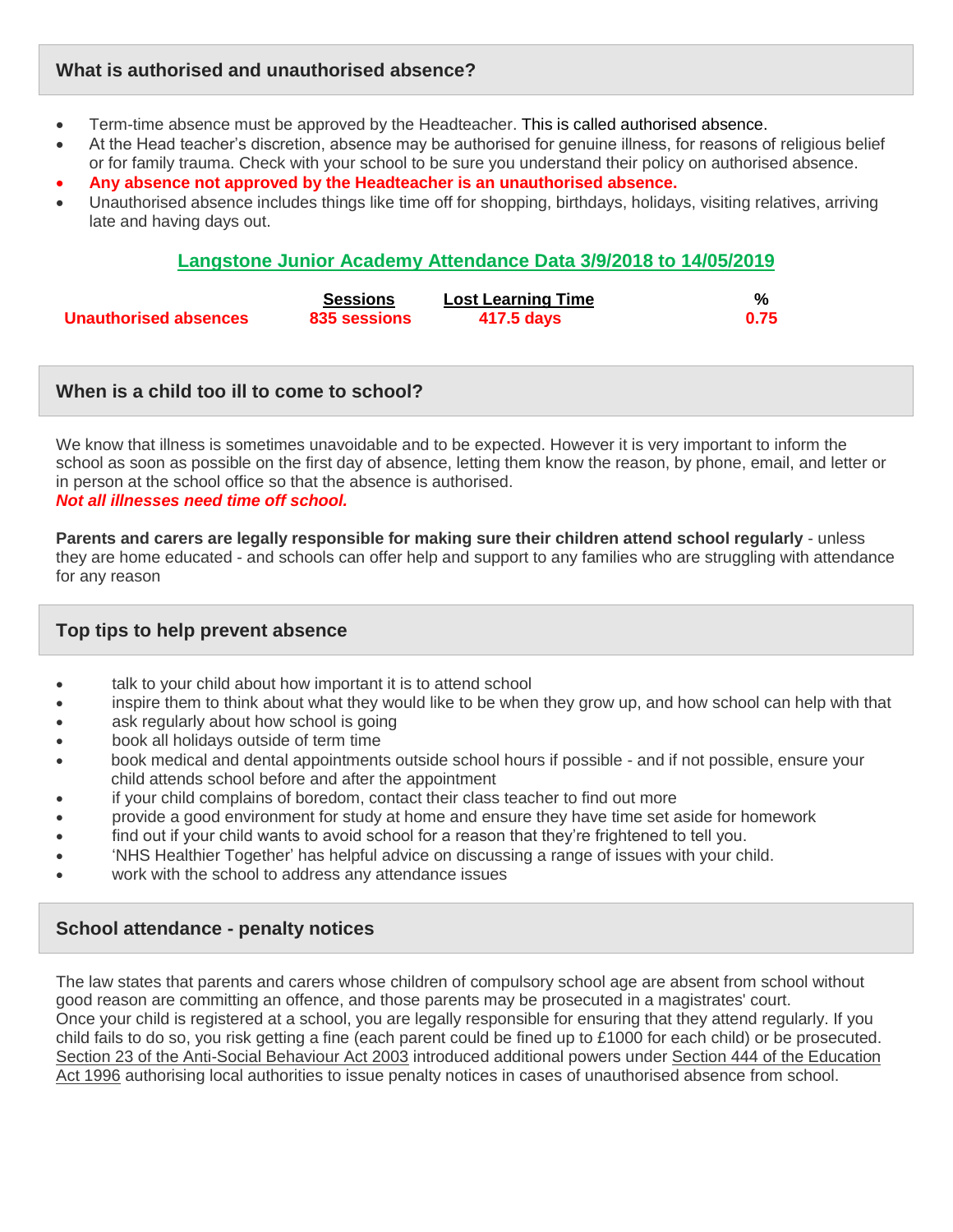#### **When will a penalty notice be issued?**

The School Attendance Team will always aim to ensure schools, parents and carers work together to improve pupil attendance. However, they do have the responsibility to issue penalty notices in the following situations where unauthorised absence occurs:

- following 10 sessions (five days) of unauthorised absence in a term
- parentally-condoned absences
- unauthorised leave of absence in term-time
- late arrival at school after the register has closed

Parents and carers will always be issued with a formal written warning of the intention to issue a penalty notice, before the notice is sent out. *The only exception to this is if you have a leave of absence in term time without permission of the school, as a penalty notice can be issued immediately in those circumstances*. On receipt of the warning, you will have 30 school days to improve your child's attendance. In that time your child must have no unauthorised absences from school. If your child's attendance improves and there are no further unauthorised absences, you will not receive a penalty notice. Please be aware that there is no legal right of appeal once a notice has been issued against you.

#### **How do I pay and what happens if I don't pay the penalty notice?**

Details of payment arrangements will be included on the penalty notice. The penalty must be paid in full. The penalty is £60 if paid within 21 days, increasing to £120 if paid between 21 and 28 days.

If you do not pay the penalty in full within 28 days of issue, the council is required to start legal proceedings against you in the local magistrates' court for the original offence of failing to ensure your child attends school regularly. This may lead to a fine of up to £1,000.

Once payment of a penalty notice has been made parents and carers will no longer be liable for their child's absence from school during the period to which the notice relates. But, if your child has further periods of unauthorised absence from school, the local authority may decide to issue further penalty notices.

#### **Langstone Junior Academy Attendance Data 3/9/2018 to 14/05/2019**

|                                                                   | <b>Sessions</b>     | Lost Learning            | %     |
|-------------------------------------------------------------------|---------------------|--------------------------|-------|
| Unauthorised absences due to<br>holidays being taken in Term Time | <b>587 sessions</b> | Time<br><b>293.5days</b> | 0.53% |

**Punctuality**

# **\*\* The number of children arriving late into school continues to be at an unacceptable level. \*\***

When a child arrives late into the classroom, the lesson has already started. The class teacher has to stop the lesson and reteach what has already been taught. The teacher then has to re-engage the rest of the class in order for the lesson to continue. This is to the detriment of the teacher, the class pupils, as well as the late pupil.

#### **We would like to remind all parents/carers that the school day starts at 8.50am.**

I am sure that as a parent/carer you are aware of the importance of regular and punctual attendance in order that your children make firm academic progress at school. Children also benefit from the social interaction with their fellow pupils in the playground before school.